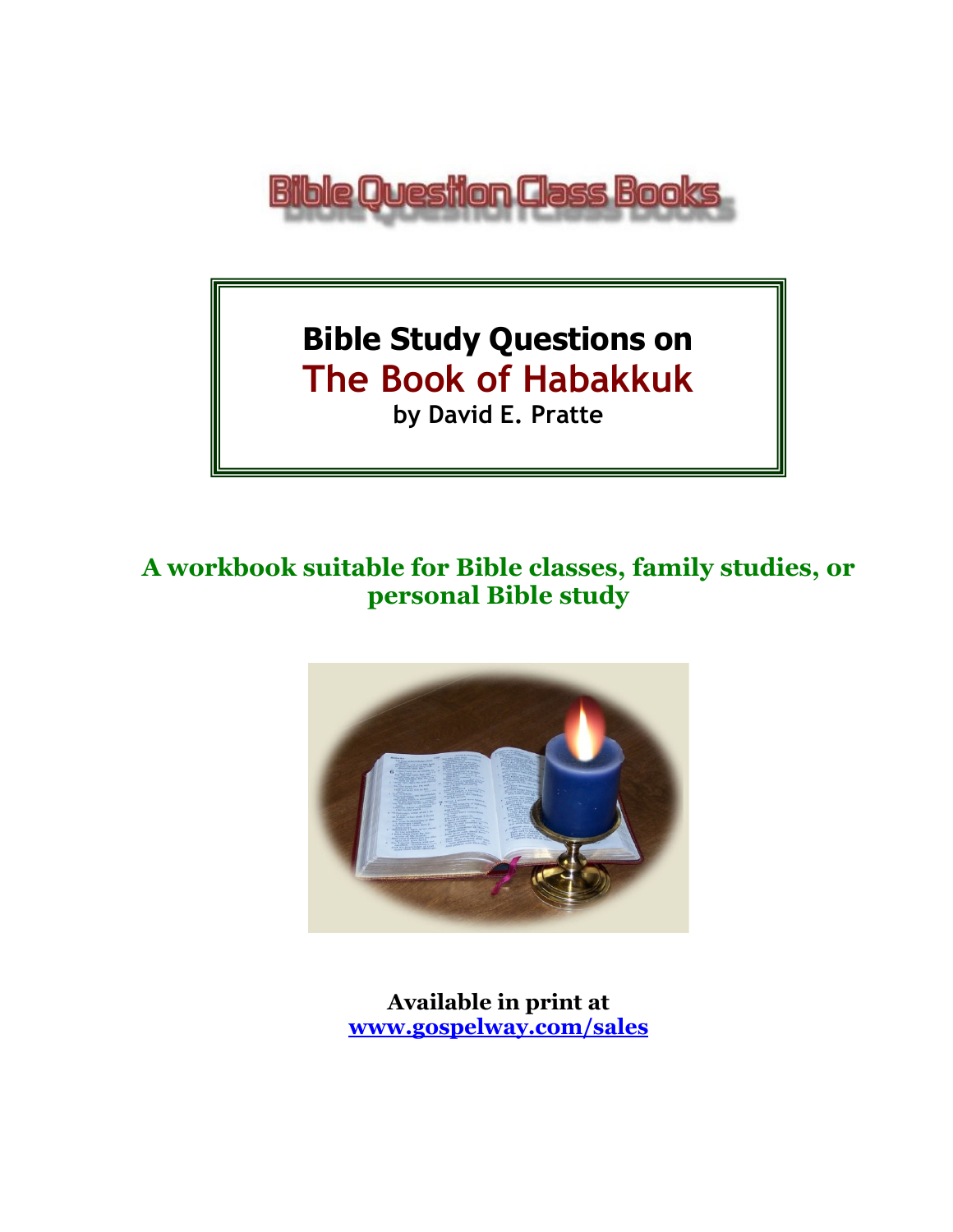#### *Bible Study Questions on the Book of Habakkuk: A workbook suitable for Bible classes, family studies, or personal Bible study*

© Copyright David E. Pratte, 2019 All rights reserved

**Printed books, booklets, and tracts available at [www.gospelway.com/sales](https://www.gospelway.com/sales) Free Bible study articles online at [www.gospelway.com](http://www.gospelway.com/) Free Bible courses online at [www.biblestudylessons.com](http://www.biblestudylessons.com/) Free class books at [www.biblestudylessons.com/classbooks](http://www.biblestudylessons.com/classbooks) Free commentaries on Bible books at [www.biblestudylessons.com/commentary](https://www.biblestudylessons.com/commentary) Contact the author at [www.gospelway.com/comments](http://www.gospelway.com/comments)**

**Note carefully: No teaching in any of our materials is intended or should ever be construed to justify or to in any way incite or encourage personal vengeance or physical violence against any person.**

## **"He who glories, let him glory in the Lord" – 1 Corinthians 1:31**

Scripture quotations are generally from the New King James Version (NKJV), copyright 1982, 1988 by Thomas Nelson, Inc. used by permission. All rights reserved.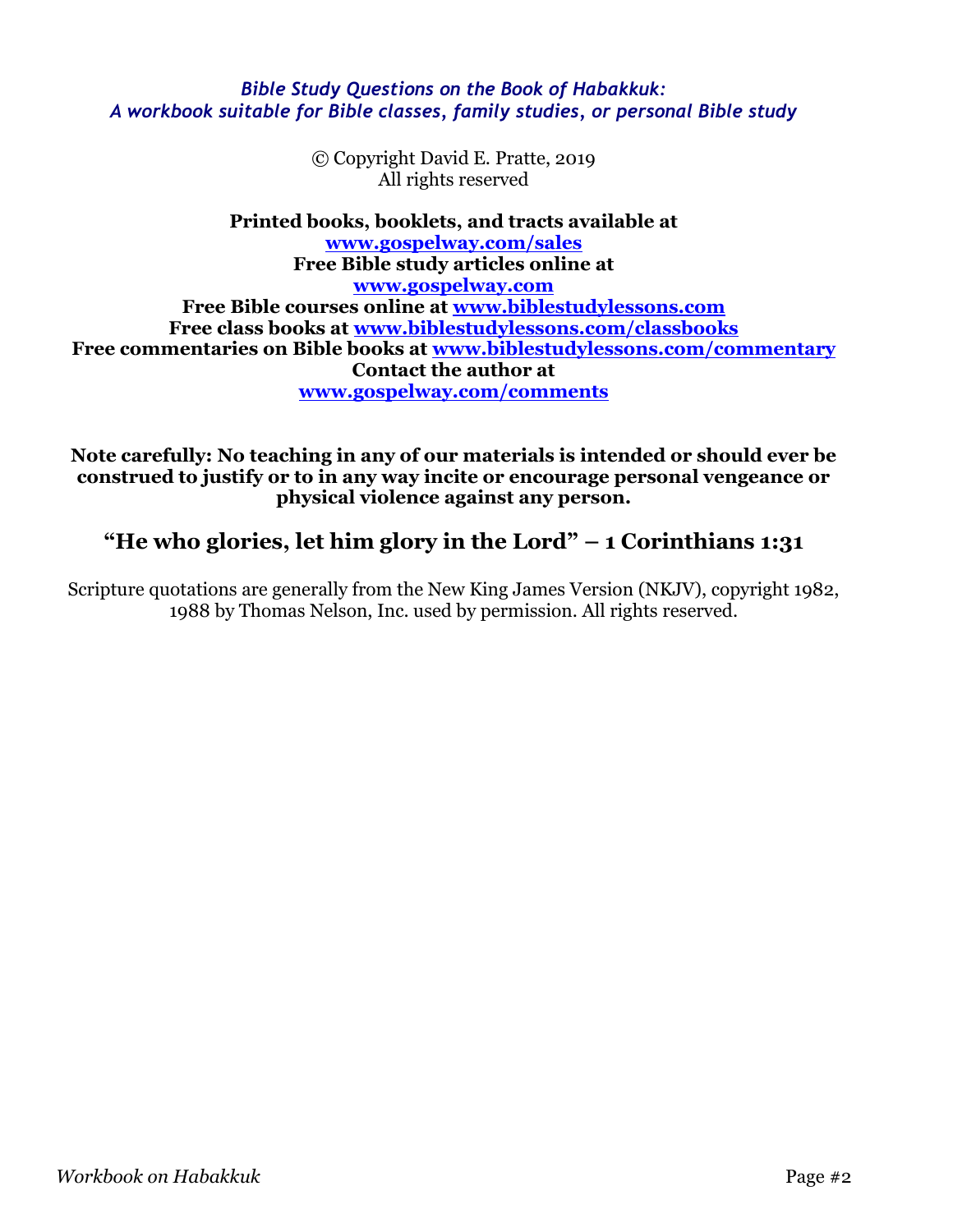### **Other Books by the Author**

#### **Topical Bible Studies**

*Why Believe in God, Jesus, and the Bible? (evidences) True Words of God: Bible Inspiration and Preservation "It Is Written": The Authority of the Bible Salvation through Jesus Christ: Basics of Forgiveness Grace, Faith, and Obedience: The Gospel or Calvinism? Growing a Godly Marriage & Raising Godly Children The God of the Bible (study of the Father, Son, and Holy Spirit) "In the Beginning God Created": Creation vs. Evolution Kingdom of Christ: Future Millennium or Present Spiritual Reign? Marx, Lenin, or Jesus: Communism or the Bible? Do Not Sin Against the Child: Abortion, Unborn Life, & the Bible Short Bible Talks: Invitations, Lord's Supper and Collection Talks*

#### **Commentaries on Bible Books**

*Genesis Joshua and Ruth Judges 1 and 2Samuel 1 and 2 Kings Ezra, Nehemiah, Esther Job Proverbs Ecclesiastes*

*Isaiah Daniel Hosea – Obadiah Gospel of Matthew Gospel of Mark Gospel of Luke Gospel of John Acts Romans Galatians*

#### *Ephesians Philippians & Colossians 1 & 2 Thessalonians 1 & 2 Timothy Hebrews James and Jude 1 and 2 Peter 1,2,3 John*

**Bible Question Class Books** *Daniel*

*Genesis Joshua and Ruth Judges 1 and 2 Samuel 1 and 2 Kings Ezra/Nehemiah/Esther Job Proverbs Ecclesiastes Isaiah* 

*Hosea-Obadiah Jonah-Zephaniah Haggai-Malachi Gospel of Matthew Gospel of Mark Gospel of Luke Gospel of John Acts Romans 1 Corinthians*

#### *2 Corinthians and Galatians Ephesians and Philippians Colossians, 1&2 Thessalonians 1 Timothy-Philemon Hebrews James–Jude Revelation*

#### **Workbooks with Study Notes**

*Jesus Is Lord: Workbook on the Fundamentals of the Gospel of Christ Following Jesus: Workbook on Discipleship God's Eternal Purpose in Christ: Workbook on the Theme of the Bible Family Reading Booklist* **Visit our website at [www.gospelway.com/sales](https://www.gospelway.com/sales) to see a current list of books in** 

#### **print.**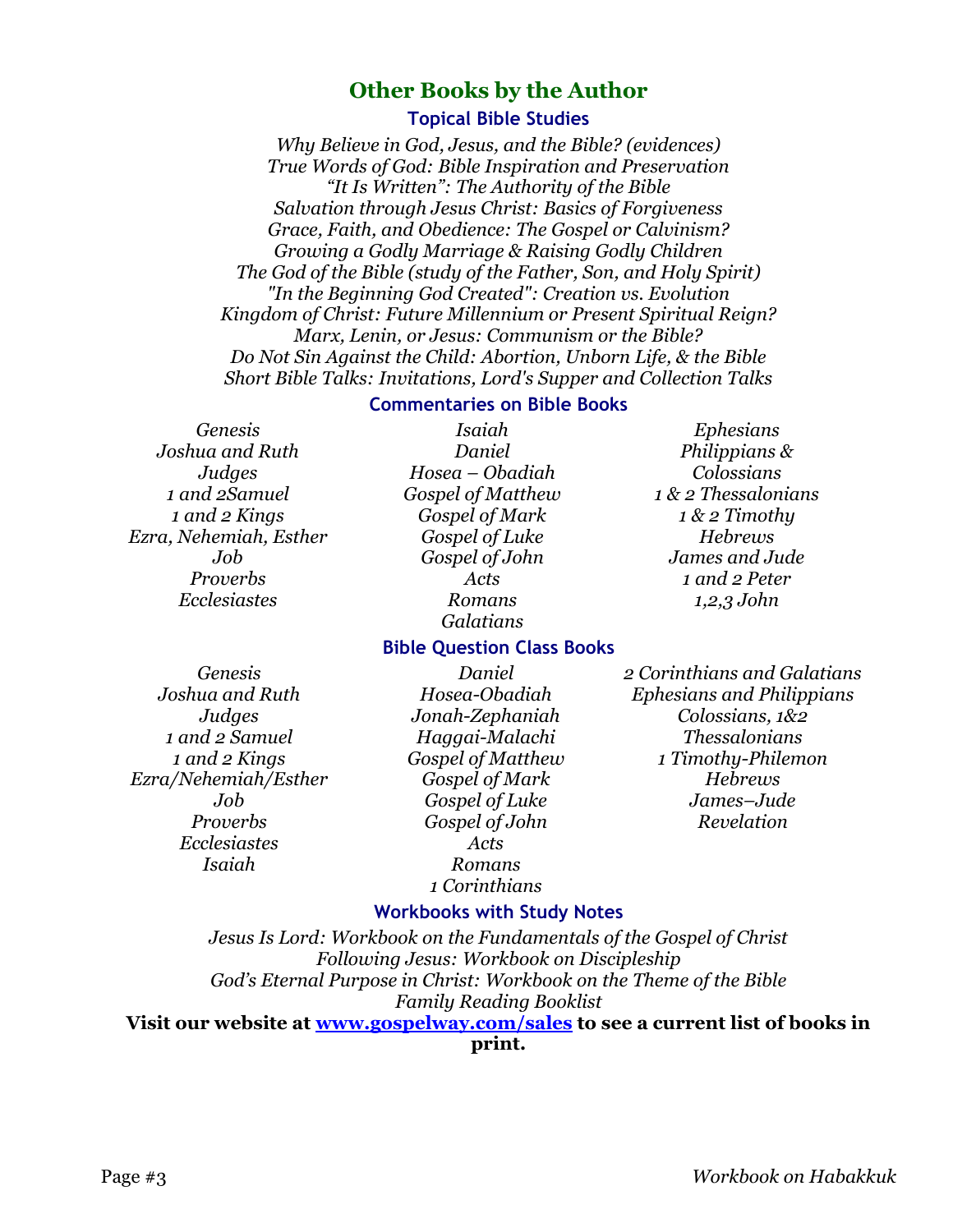## **Bible Study Questions on the Book of Habakkuk**

Introduction:

This workbook was designed for Bible class study, family study, or personal study. The class book is suitable for teens and up. The questions contain minimal human commentary, but instead urge students to study to understand Scripture.

Enough questions are included for teachers to assign as many questions as they want for each study session. Studies may proceed at whatever speed and depth will best accomplish the needs of the students.

Questions labeled "think" are intended to encourage students to apply what they have learned. When questions refer to a map, students should consult maps in a Bible dictionary or similar reference work or in the back of their Bibles. (Note: My abbreviation "*b/c/v*" means "book, chapter, and verse.")

For class instruction, I urge teachers to assign the questions as homework so students come to class prepared. Then let class time consist of *discussion* that focuses on the Scriptures themselves. Let the teacher use other Scriptures, questions, applications, and comments to promote productive discussion, not just reading the questions to see whether they were answered "correctly." Please, do *not* let the class period consist primarily of the following: "Joe, will you answer number 1?" "Sue, what about number 2?" Etc.

I also urge students to emphasize the *Bible* teaching. Please, do not become bogged down over "What did the author mean by question #5?" My meaning is relatively unimportant. The issue is what the Bible says. Concentrate on the meaning and applications of Scripture. If a question helps promote Bible understanding, stay with it. If it becomes unproductive, move on.

The questions are not intended just to help students understand the Scriptures. They are also designed to help students learn good principles of Bible study. Good Bible study requires defining the meaning of keywords, studying parallel passages, explaining the meaning of the text clearly, making applications, and defending the truth as well as exposing religious error. I have included questions to encourage students to practice all these study principles.

Finally, I encourage plain applications of the principles studied. God's word is written so souls may please God and have eternal life. Please study it with the respect and devotion it deserves! For whatever good this material achieves, to God be the glory.

#### **Bible study commentary and notes to accompany many of our workbooks are available at [www.gospelway.com/sales](https://www.gospelway.com/sales)**

© David E. Pratte, January 18, 2022

**Workbooks, commentaries, and topical studies for sale in print at [www.gospelway.com/sales](https://www.gospelway.com/sales)**

**To join our mailing list to be informed of new books or special sales, contact the author at [www.gospelway.com/comments](http://www.gospelway.com/comments)**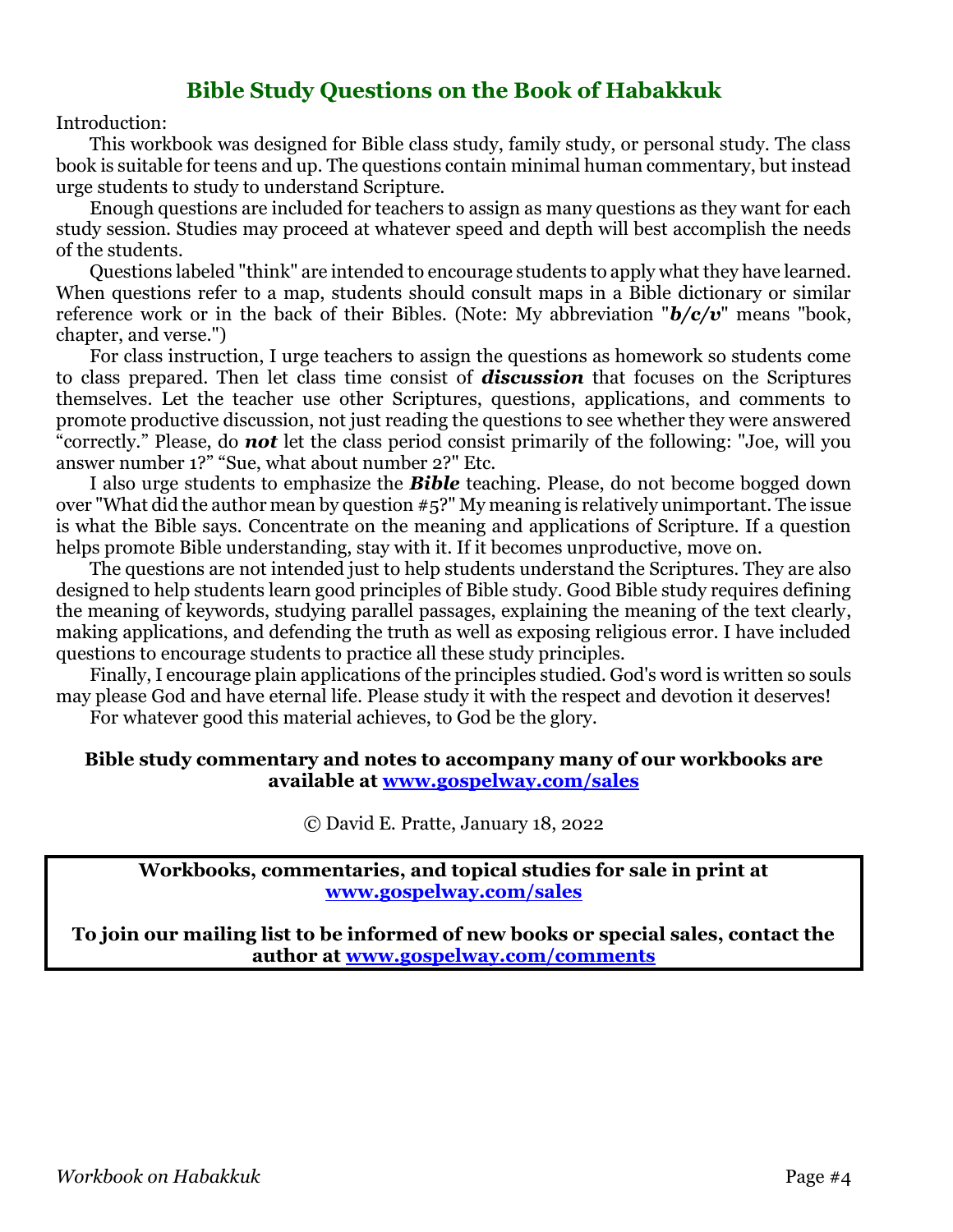## **Assignments on Habakkuk 1**

Read Habakkuk 1, then answer the following questions. 1. Who was the inspired author of this book – 1:1? What is told about his background?

2. Where does the New Testament cite references from the book of Habakkuk? What does this tell us about the book of Habakkuk?

3. Define "burden."

4. Skim the book of Habakkuk and state its theme. (Think: What is unusual or unique about the theme of this book?)

5. What question did Habakkuk raise to God in 1:2,3?

6. What problem contributes to this circumstance according to 1:4?

7. List other *passages* where people question why God allows mistreatment.

8. *Special Assignment:* What lessons should we learn and remember when we see wicked people abusing good people?

9. How does God describe how amazing His response would be to the problem – 1:5?

10. What significance is there that God says this would happen "in your days"?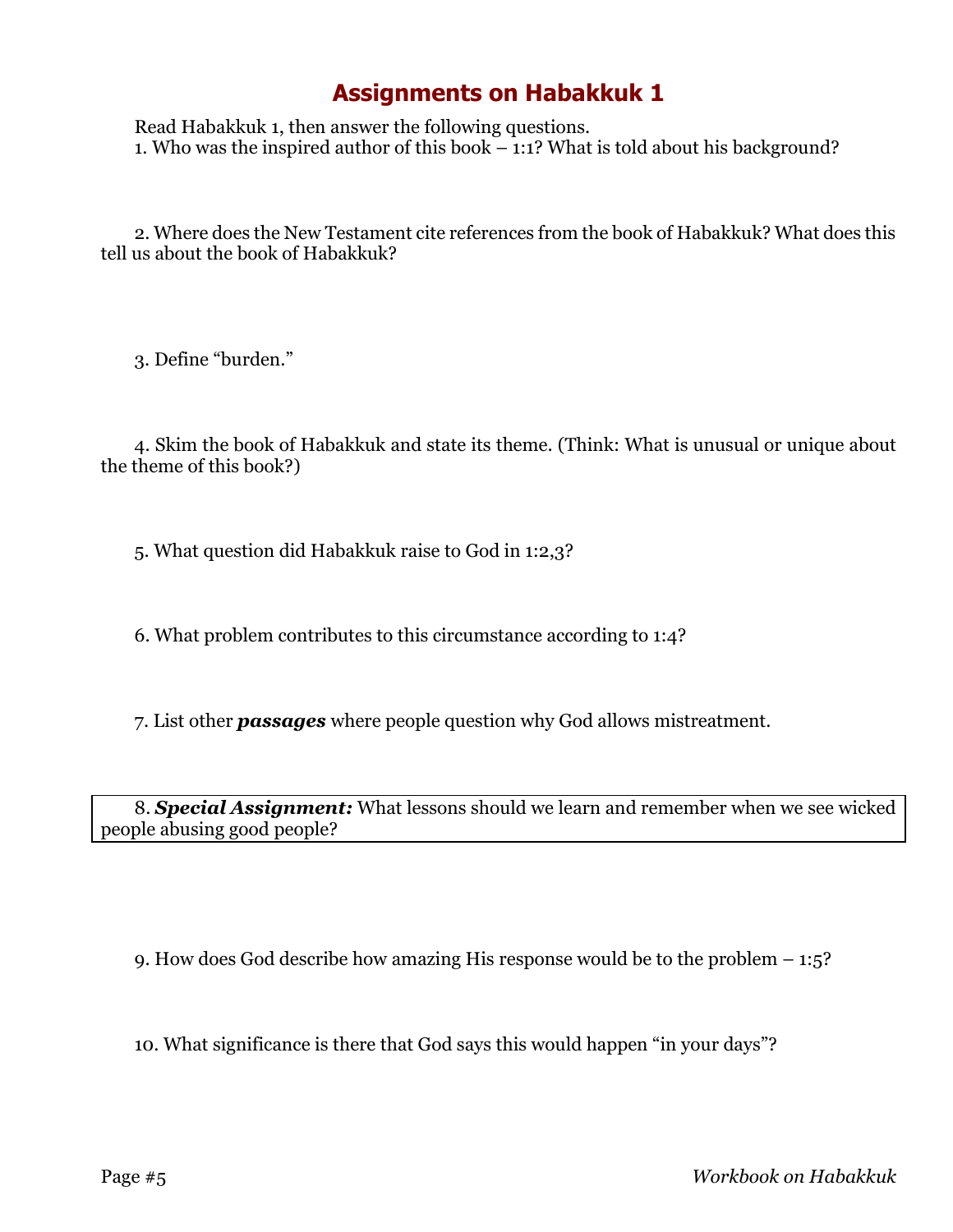11. Whom did God say He would raise up in response to this problem – 1:6? How does He describe them?

12. What does He say they would do in 1:6?

13. *Special Assignment:* As you study verses 5-11, make a list of the characteristics that the Chaldeans are said to have.

14. How are the Chaldeans described in 1:7? What is the significance of the fact that these qualities proceed from themselves?

15. List the animals in 1:8 used to illustrate the Chaldeans.

16. Explain the significance of each animal illustration.

17. How are they described in 1:9?

18. What is the significance of gathering captives like sand?

19. How do they deal with their enemies according to 1:10?

20. To whom do they give credit for their success – 1:11?

21. *Application*: Explain why this was a mistake. How are people today sometimes guilty of similar mistakes?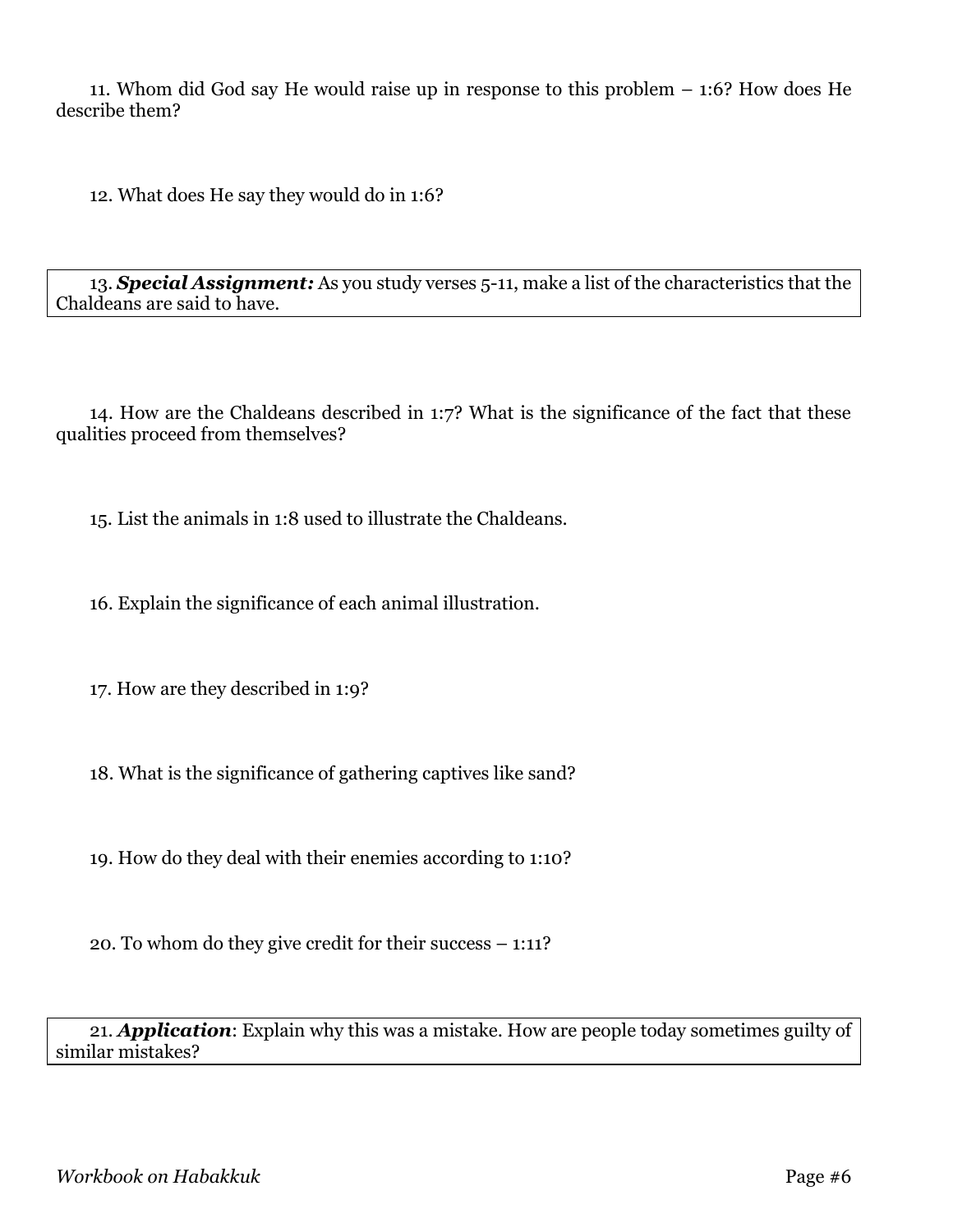22. In response, what confidence does Habakkuk express in 1:12?

23. Who is the "we" to whom Habakkuk refers? On what basis would he be confident they would not all die? Though they would not die, what would happen?

24. What complaint does Habakkuk raise in 1:13? Explain his meaning in light of God's intent to use the Chaldeans to punish the people of Judah?

25. *Application*: What can we learn from the fact that Habakkuk criticizes God's plan even though God has plainly told him His intent? How do people today sometimes act similarly?

26. *Special Assignment:* Cite other examples from the Scriptures in which God used wicked people to accomplish His purposes? What lessons should we learn?

27. What illustration does Habakkuk use in 1:14,15 to illustrate how the Chaldeans treated people of other nations?

28. Having succeeded in their "fishing," what do the Chaldeans do then – 1:16?

29. *Application*: In what way was this a mistake for the Chaldeans to do? What similar mistakes to people sometimes make today?

30. So what question does Habakkuk then ask of God – 1:17?

31. Why would this be a natural question to ask under the circumstances?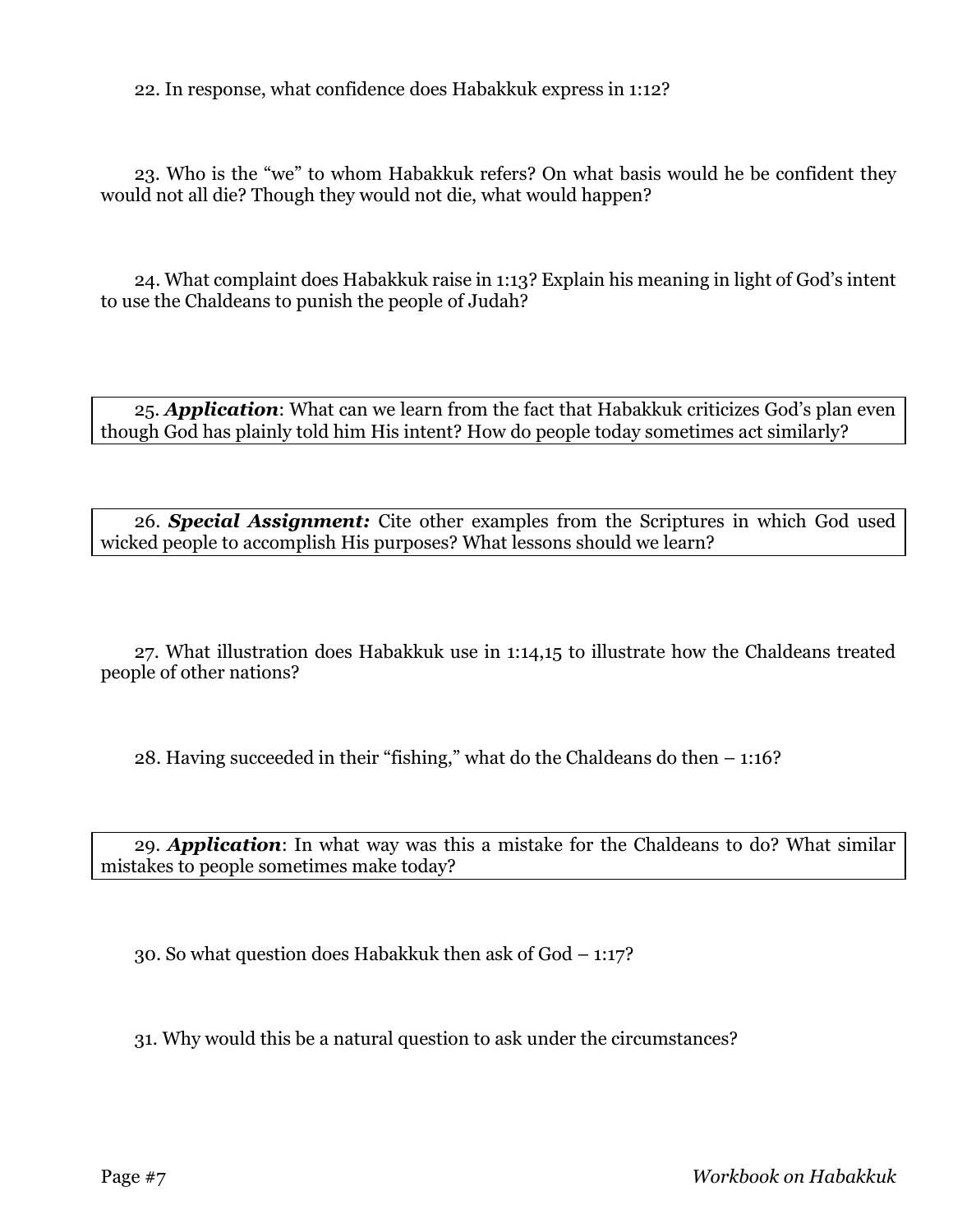## **Assignments on Habakkuk 2**

Read Habakkuk 2, then answer the following questions. 1. Having made his complaint to God, what did Habakkuk do and what was his purpose – 2:1?

2. What did God tell Habakkuk to do with the message he would receive – 2:2?

3. List other *passages* about the value of the written word (Scripture).

4. *Case Study:* Some people claim that Bible writers did not know they were writing a message from God and did not intend it to be for the instruction of others. How would you respond, and what is the value of having the word in written form?

5. What did God say about the time when the vision would be fulfilled – 2:3?

6. How is the proud man described – 2:4? (Think: To whom in particular does God apply this?)

7. How is the just man described? Where is this quoted in the New Testament?

8. Explain how the principle of faith would be important to Habakkuk with his questions.

9. *Application*: Explain how the principle of faith is important in our service to God.

10. How is the proud man described in 2:5? Explain the comparison to death and hell.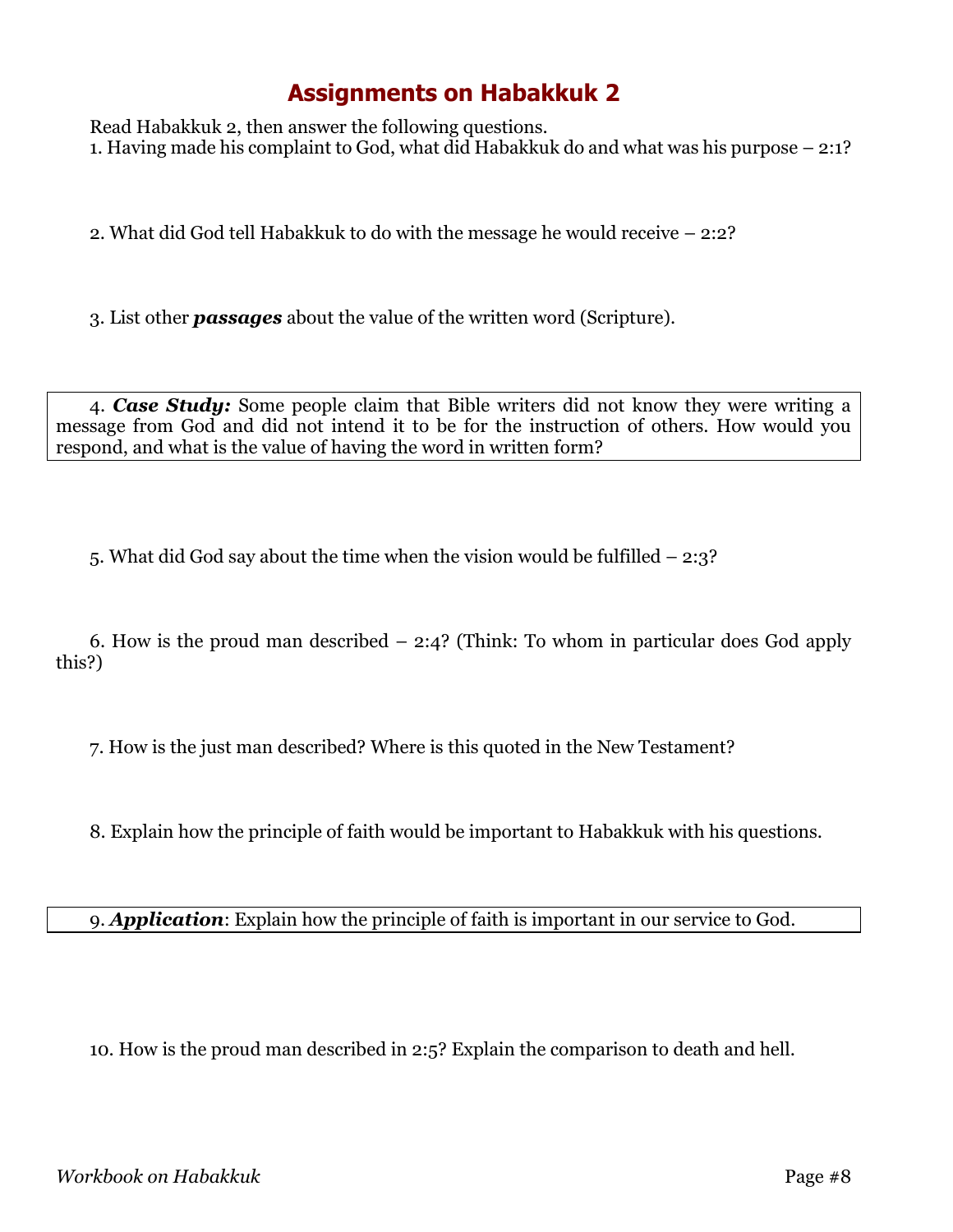11. *Special Assignment:* As you study 2:6-19, make a list of the woes that are mentioned.

- 12. What woe is spoken in 2:6? Against whom was it spoken?
- 13. What would happen to those against whom this woe is spoken 2:7?
- 14. Why would this penalty come upon them 2:8? (Think: Who is speaking this woe?)
- 15. Against whom is a woe spoken in 2:9?
- 16. What were they guilty of according to 2:10?
- 17. What would happen to them as result 2:11? Explain the illustration.
- 18. Against whom is a woe addressed in 2:12?
- 19. Study various translations of 2:13 and explain the verse.
- 20. For whose ultimate glory would all this result 2:14? Explain the meaning.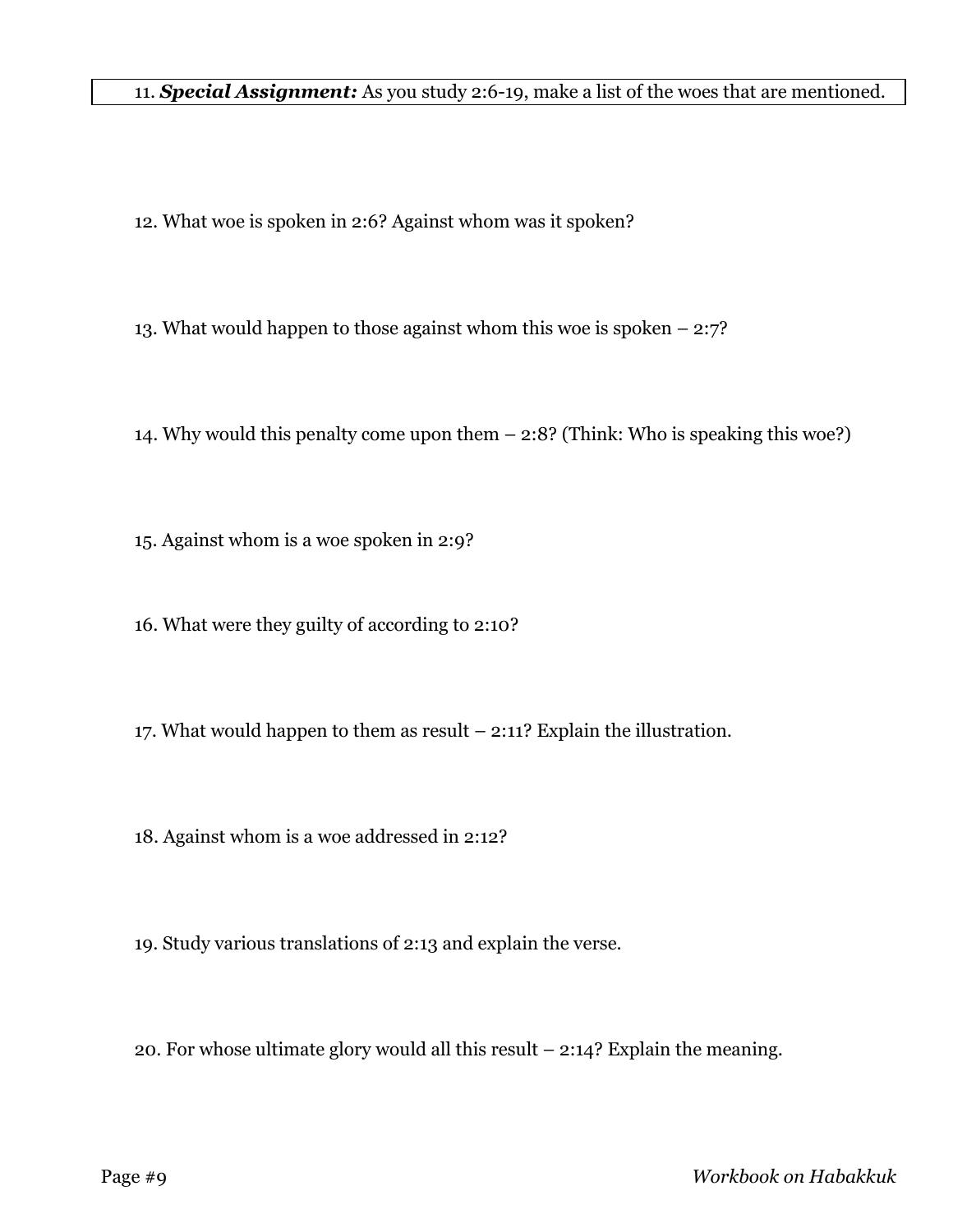21. *Special Assignment:* How would these prophecies about Babylon result in glory to God? Explain how this would help answer Habakkuk's concerns.

22. Against whom is a woe expressed in 2:15?

23. What consequence would come upon those who are guilty – 2:16? Explain the cup that they would drink.

24. Why would this consequence come upon the Chaldeans – 2:17?

25. What questions are asked about images in 2:18?

|  |  |  | 26. Special Assignment: Explain the proper answers to the questions that were asked. |
|--|--|--|--------------------------------------------------------------------------------------|
|  |  |  |                                                                                      |

27. Against whom is a woe spoken in 2:19?

28. Explain why such conduct is foolish.

29. How does God contrast to the idols according to 2:20?

30. *Special Assignment:* Explain how God's responses answer the concerns of Habakkuk. What lessons should we learn as a result?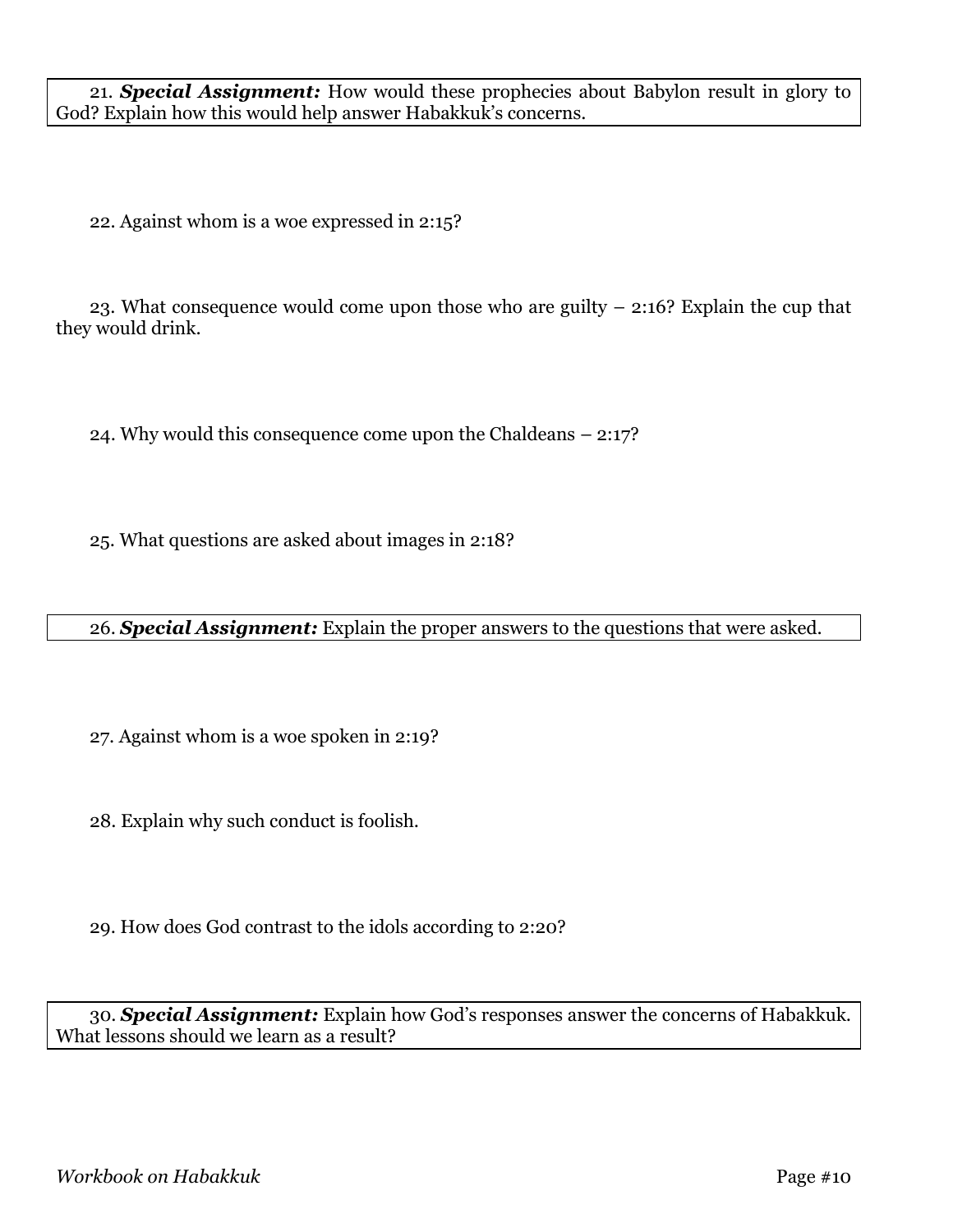## **Assignments on Habakkuk 3**

Read Habakkuk 3, then answer the following questions.

1. How does 3:1 describe the words of Habakkuk in this chapter? (Think: See if you can determine what Shigionoth refers to.)

2. How did Habakkuk respond to God's message – 3:2? What did he request God to remember? (Think: Why might he have responded in this way?)

3. From where was God said to come – 3:3? Find these places on a *map*.

4. How is the glory of God described – 3:3,4?

5. *Case Study:* Suppose someone said that this passage describes the origin of God: He came from Teman! How would you respond?

6. What accompanied God as He came – 3:5?

7. What is the significance of the fact that God measured the earth – 3:6? What effect did it have?

8. What nations are mentioned in 3:7 (see a *map*)? What effect did God have on them?

9. As God came as a warrior, what question is asked about His anger – 3:8? (Think: With whom was God angry?)

10. Consider the significance of the difficult verse in 3:9.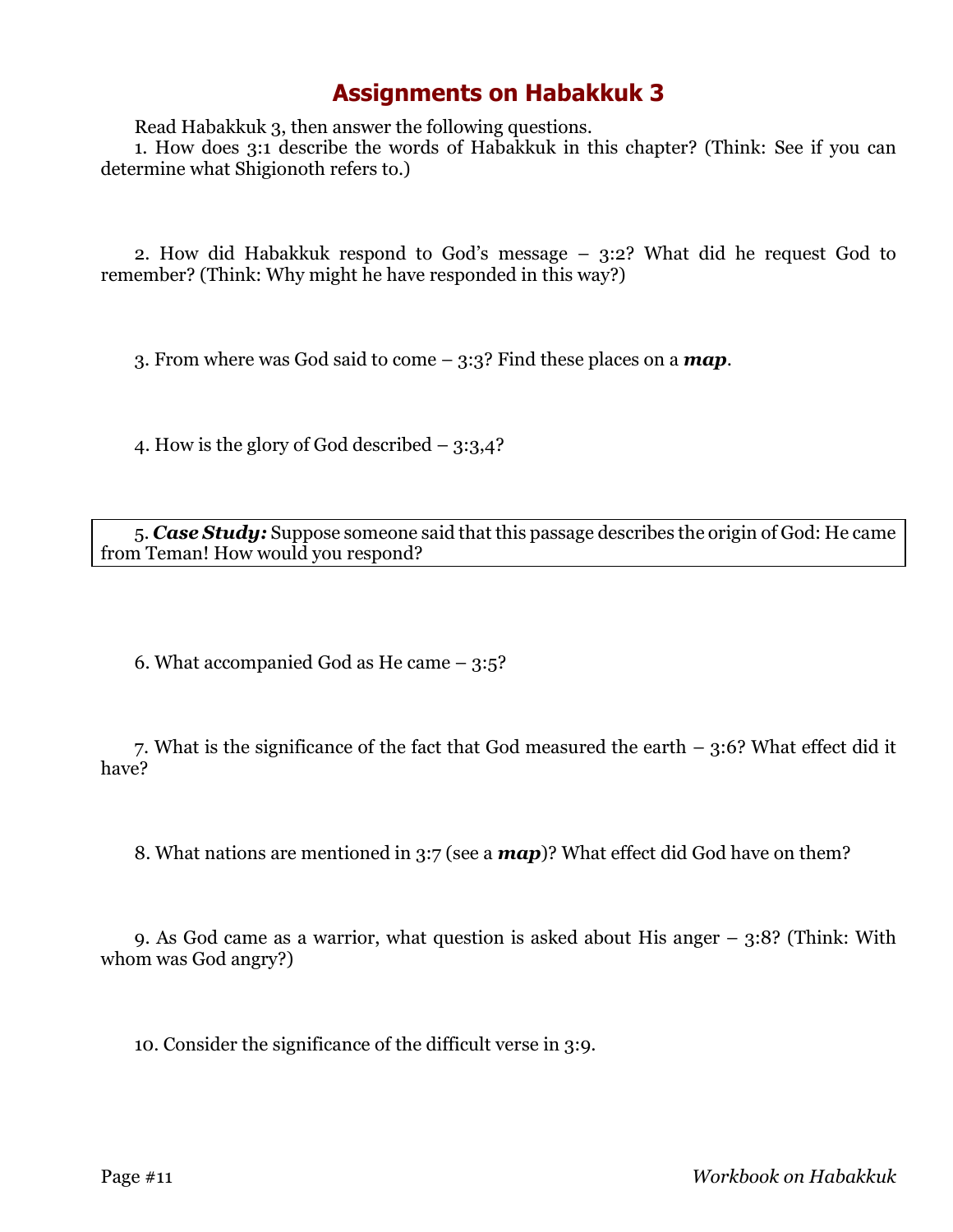11. How did the earth react to God's presence – 3:10?

12. How did the sun and moon react  $-$  3:11? (Think: Explain the symbolic significance.)

13. How did God treat the nations – 3:12?

14. Who suffered as a result of God's anger, and who benefited – 3:13?

15. What happened to God's enemies in 3:14? What did they intend to do, and what happened instead?

16. How is God's power described in 3:15?

17. How did Habakkuk react when he understood God's intentions – 3:16?

18. How did Habakkuk poetically express his trust in God in 3:17,18?

19. How does Habakkuk describe his trust in God's strength in 3:19?

20. *Special Assignment:* Explain how Habakkuk's conclusion demonstrates his acceptance of God's plan.

21 *Application:* Summarize the lessons we can learn from the message of Habakkuk.